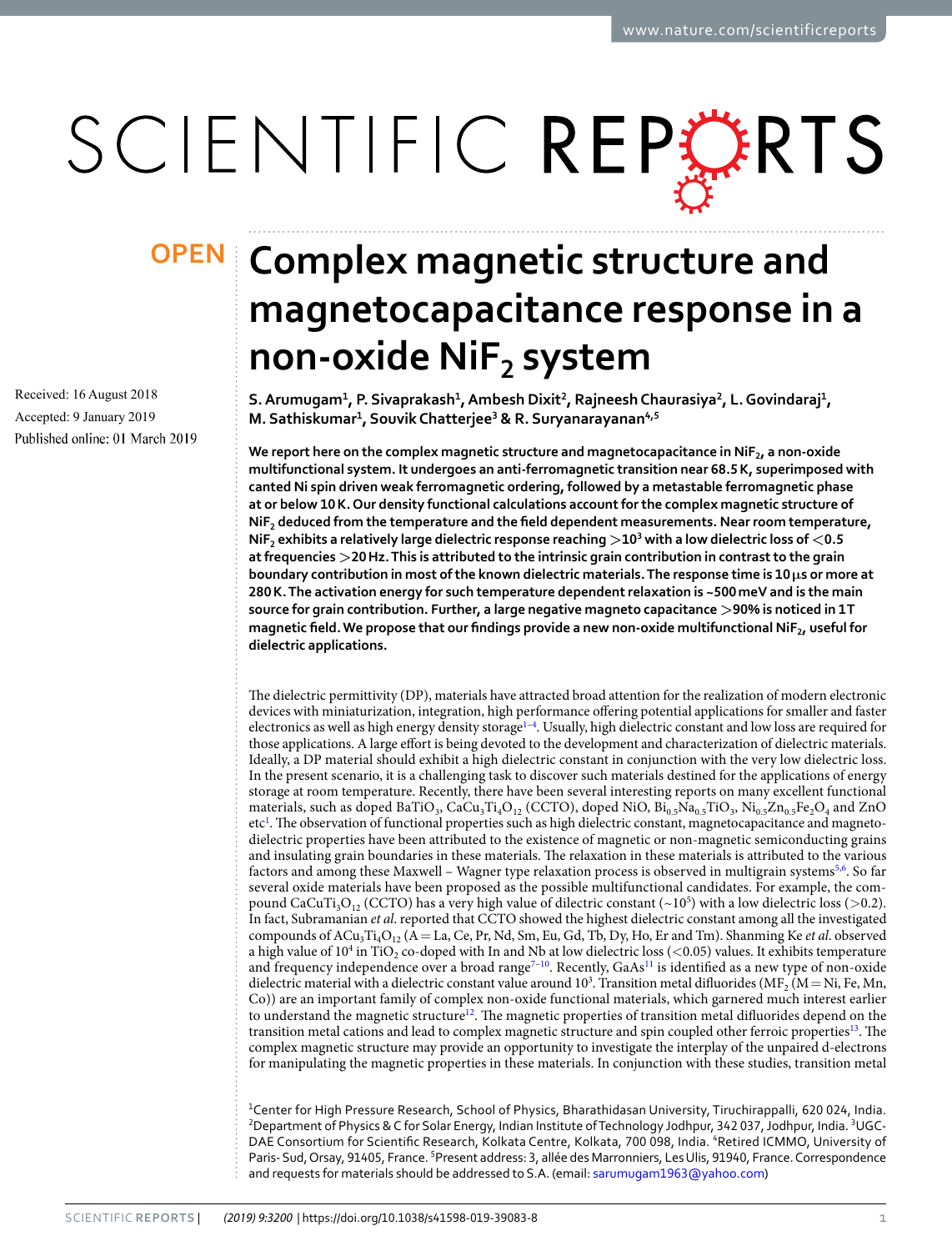

<span id="page-1-0"></span>**Figure 1.** (a) The diffraction diagrams of  $N$ i $F_2$  at T = 300 K along with the result of the Rietveld refinement of the tetragonal P4<sub>2</sub>/mnm crystal structure (**b**) bulk NiF<sub>2</sub> crystal structure with tetragonal coordination of Ni (light yellow circled) with F (red circled) atoms for clarity.

difluorides are studied as the cathode materials for rechargeable lithium batteries, preferably due to the intrinsic high ionic conductivity and possibility to adopt lithium at high atomic fractions, important for high power densities. In spite of such interesting materials properties and potential for energy storage, very little has been investigated to understand the functional properties in these materials<sup>[14](#page-6-9),[15](#page-6-10)</sup>. These materials exhibit a rutile struc-ture with P4<sub>2</sub>/mnm space group. The crystal structure of NiF<sub>2</sub> has two molecules and six atoms per unit cell<sup>[16](#page-6-11)</sup>. The anisotropy of the paramagnetic (PM) susceptibility showed below the Neel temperature ( $T_N$ ) of NiF<sub>2</sub>, the spins align perpendicular to the c-axis and the net magnetic moment along  $a$  and  $b$  axis. This is attributed to the rutile type crystal structure with two kinds of cation sites: one at corner and the other at the body center site in the unit cell<sup>[17](#page-6-12)</sup>. Also, it develops a small orthorhombic distortion below the  $T_N$  point (=68.5 K) and shows week ferromagnetic moment below its transition point. The Ni atoms occupy high symmetry 2a Wyckoff positions and F atoms occupy 4f Wyckoff positions. The arrangement of F<sup>−</sup> ions surrounding Ni<sup>2</sup><sup>+</sup> site forms a distorted octahedral in terms of four long and two short Ni–F bond lengths, leading to deviations in F-Ni-F bond angles from 90° [18](#page-6-13). The nature of weak ferromagnetism (FM) is attributed to either transverse or longitudinal week FM in anti-ferromagnetic systems. Because the arrangements of magnetic moments correspond to the fact that when antiferromagnetic (AFM) vector L is rotated in the (110) plane towards the direction of the applied magnetic field $19,20$  $19,20$ .

This study explores the detailed AFM phase at or below transition point  $T_N$  = 68.5 K. Further, we observed that a weak FM is superimposed in this AFM phase, followed by a metastable FM transition at ~10 K. The temperature and frequency dependent dielectric properties are investigated to understand the dielectric properties of the system. For the first time, we report here on a non–oxide multifunctional transition metal difluoride NiF<sub>2</sub> exhibiting a dielectric permittivity of 10<sup>3</sup> as well as a low dielectric loss ( $\leq$ 0.5) in the low-frequency range (20 Hz) at room temperature. Further we have observed a large negative magneto capacitance >90% under a magnetic field of 1 T even at room temperature. We propose that a new non-oxide multifunctional  $\text{NiF}_2$ , may be useful for magnetic, dielectric, and magnetocapacitance applications.

#### **Results**

Rietveld refinement is carried out using FullProf program<sup>[21,](#page-6-16)[22](#page-6-17)</sup> and the refined pattern is shown in Fig. [1\(a\)](#page-1-0). The refined structure is tetragonal with P4<sup>2</sup> /mnm space group (No. 136) and all the respective Bragg diffraction posi-tions are shown in Fig. [1\(a\)](#page-1-0). The lattice parameters are  $a = 4.68 \text{ Å} = b$  and  $c = 3.06 \text{ Å}$  and the respective crystal structure is shown in Fig. [1\(b\).](#page-1-0) The structure consists of NiF<sub>6</sub> octahedra, sharing edges along the c - direction and corners in the a-b plane. The position of nickel and fluorine atoms are (0 0 0) and (0.30183 0.30183 0.00000) in the unit cell<sup>[20](#page-6-15)</sup>.

The theoretically computed lattice parameters are  $a = 4.70 \text{ Å}$  and  $c = 3.12 \text{ Å}$ , in good agreement with refined structural parameters, and consistent with the reported literature<sup>[23,](#page-7-0)[24](#page-7-1)</sup>. The transition atom is coordinated with six fluorine atoms which form the distorted octahedral symmetry because of two different Ni atomic sites, leading to different Ni-F bond lengths (Fig. [1\(b\).](#page-1-0) The computed distorted octahedral is consistent with the structural refinement results and the structure is thermodynamically robust, as supported by the computed phonon dispersion, see Supplementary Information (SI).

Further, we considered three different magnetic ordering of Ni atoms in  $N$ i $F_2$ : (i) paramagnetic (ii) ferromagnetic and (iii) antiferromagnetic ordering, in order to understand the magnetic structure. The ground state energy is the lowest for antiferromagnetically ordered Ni sites in the NiF<sub>2</sub> system. This is consistent with the experimental observations, where NiF<sub>2</sub> is showing AFM transition from high-temperature PM phase at or below 68.5 K. The experimental observations suggest the onset of another metastable FM phase at or below 10–12 K. The corresponding electronic properties are computed to understand the contribution of different atomic orbitals constituting different magnetic structures (see SI).

The temperature dependent magnetic measurements indicate an AFM state near  $T_N$  = 68.5 K in Fig. [2\(a\)](#page-2-0). The sharp rise in magnetic susceptibility near this AFM transition signifies the presence of weak FM state as well $^{25}$  $^{25}$  $^{25}$ .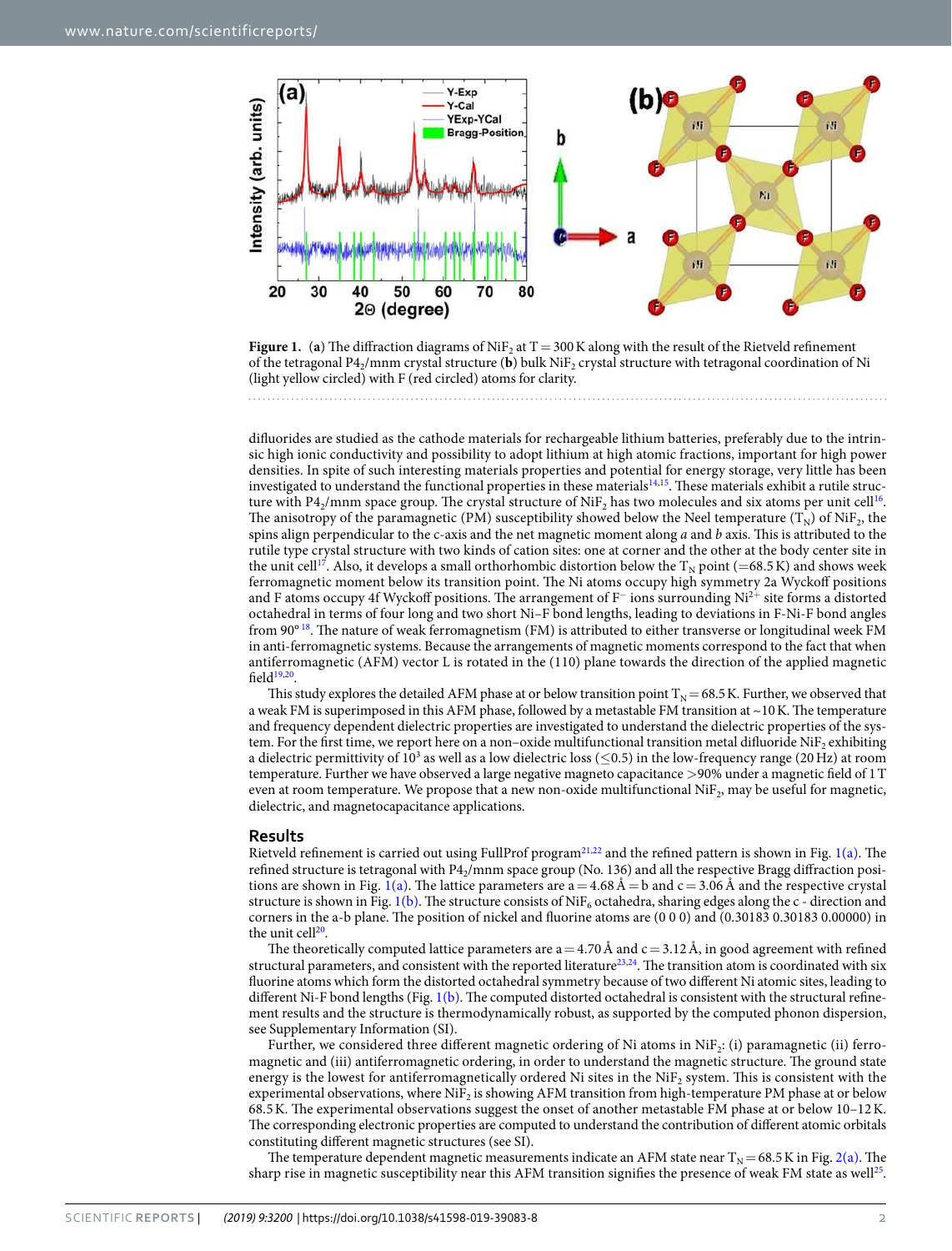

<span id="page-2-0"></span>**Figure 2.** (**a**) Temperature dependent magnetic susceptibility (red curve) and inverse magnetic susceptibility (black curve) for  $N$ i $F_2$  bulk sample. (**b**) Magnetization vs. field at different temperatures below AFM ordering temperature ~68.5 K. (**c**) Schematic magnetic phase diagram of  $\text{NiF}_2$  bulk.

This may be attributed to the canted Ni spin structure in  $\mathrm{NiF_6}$  octahedra, as explained earlier in structural properties. The inverse magnetic susceptibility as a function of temperature is also plotted. Curie–Weiss law,  $\chi = C/$  $(T - \Theta_{\text{CW}})$ , where  $\chi$  is magnetic susceptibility, C is the Curie-Weiss constant and  $\Theta_{\text{CW}}$  is Curie-Weiss temperature, fit in the PM region from 100 K–300 K and the corresponding fit is shown using a dashed black line. The extracted Curie–Weiss temperature  $\Theta_{\text{CW}}$  is  $\sim$ −83.74 K, suggesting the long-range AFM ordering. The frustration index  $f = |\Theta_{\text{CW}}/T_N|$  is near unity (~1.22), substantiating the absence of magnetic frustration and thus, ruling out the possibility of any magnetic clustering in the system. The observed sharp rise in magnetic susceptibility near AFM transition is not because of any localized magnetic impurity and is attributed to the spin canting at nickel sites. The estimated Curie-Weiss constant C is 7.71 emu K mol<sup>-1</sup>, equivalent to ~1.02  $\mu_B$  effective PM moment. The calculated PM moment is close to  $\mu_{\text{eff}} = 1 \mu_{\text{B}}$ , for S = 1 Ni<sup>2+</sup> ions<sup>[20](#page-6-15)</sup>.

In addition to the observed AFM transition, superimposed with canted Ni site spin driven weak FM state, NiF<sub>2</sub> is showing an additional magnetic ordering on reducing the temperature below ~10 K, where the magnetic moment showed enhancement with lowering temperature. This may be attributed to the spin reordering at the cost of the internal magnetic field against temperature, leading to another FM ordering state. Further, low-temperature magnetic hysteresis measurements are carried out to probe the magnetic nature of NiF<sub>2</sub> in Fig. [2\(b\)](#page-2-0).

The observed nonlinear magnetization as a function of field substantiates the presence of weak FM ordering in conjunction with long-range AFM ordering of NiF<sub>2</sub>. This is consistent with the observed sharp rise in magnetization near AFM transition at  $T_N$ . The magnetic moment at 10 kOe field near  $T_N$  is the maximum as compared to that of at lower temperatures. The decrease in the magnetic moment against temperature is attributed to the robustness of AFM ordering at lower temperatures, whereas near  $T_N$ , the dominant spin canting at Ni sites is giving rise to the observed FM contribution<sup>[26](#page-7-3)</sup>.

Further, the computed total energy values are summarized in Table [1](#page-3-0) for different magnetic structures. The energy of AFM NiF<sub>2</sub> is the lowest among all investigated structures, substantiating that the ground state of NiF<sub>2</sub> is AFM. The total energy of PM NiF<sub>2</sub> is the highest and is in agreement as system shows the transition from PM state to AFM state at 68.5 K as the calculations are carried out at 0 K. The more interesting part is that the total energy of FM state is close to AFM state and the total energy difference is very small ~−0.043845 eV. The comparable energy of FM state suggests that this state may also exist simultaneously with AFM state and is substantiating the experimental observations, where NiF<sub>2</sub> is showing another FM transition near ~10 K. Further, the total magnetic moment of unit cell is about 4  $\mu_B$ , with partial magnetic moments 1.92  $\mu_B$  and 0.05  $\mu_B$  contributed by Ni and F atoms, respectively. The results are consistent with reported by Das et al.<sup>[18](#page-6-13)</sup>.

Additionally, the total magnetic moment is zero in AFM state with partial magnetic moments  $Ni<sub>1</sub> = −1.91$  $\mu_B$  and  $\rm Ni_2$  = 1.91  $\mu_B$  with nearly zero (0.02  $\mu_B$ ) magnetic moment on fluorine atoms. The respective magnetic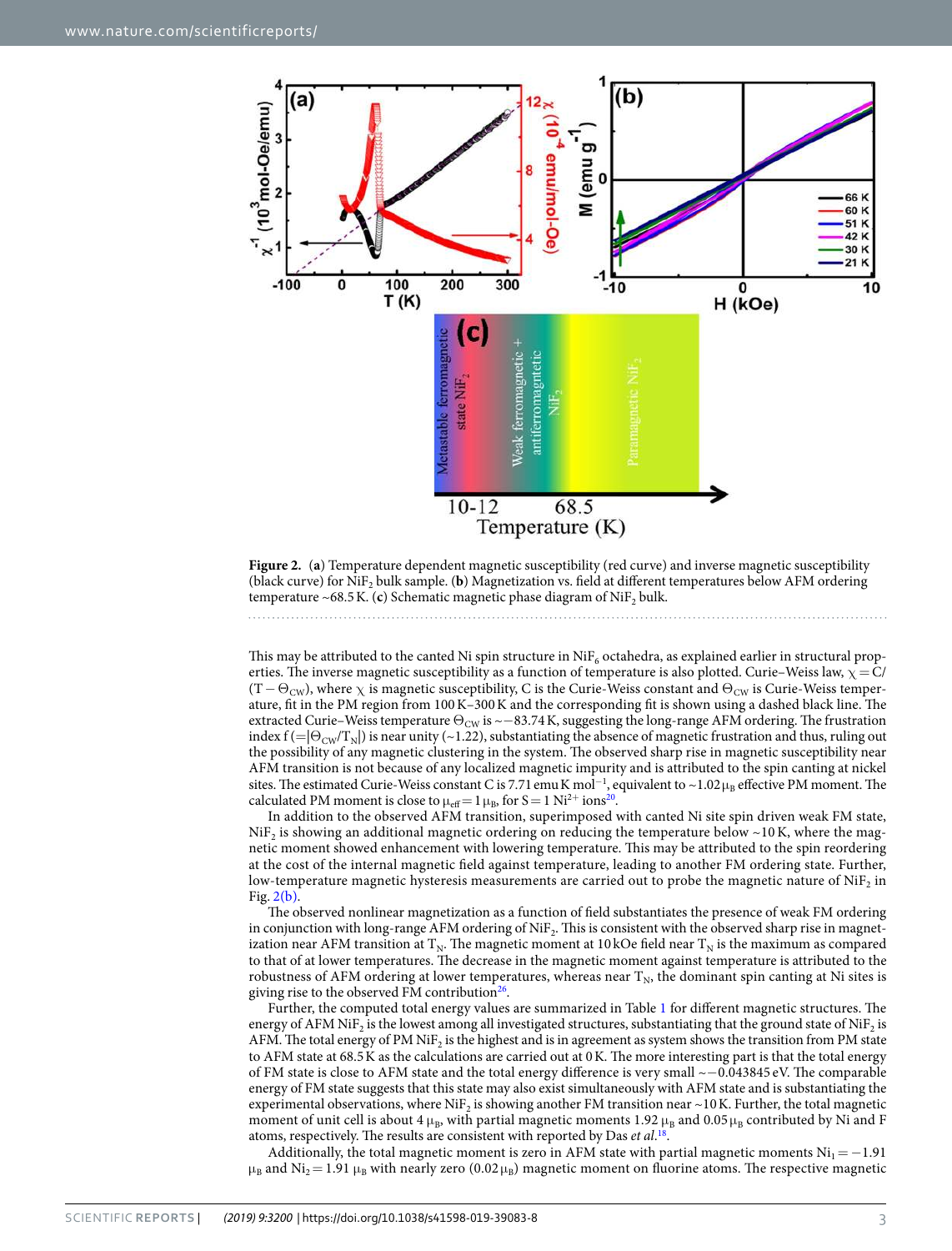<span id="page-3-0"></span>

| <b>Properties</b> |           | <b>NM</b>                       | <b>FM</b>                             | <b>AFM</b>                                                                                         |
|-------------------|-----------|---------------------------------|---------------------------------------|----------------------------------------------------------------------------------------------------|
| Total energy (eV) |           | -6864.54906272                  | $-6864.92857441$                      | $-6864.97241960$                                                                                   |
| Magnetic moment   | Total     | $0 \mu_B$                       | $4 \mu_B$                             | $0 \mu_R$                                                                                          |
|                   | Partial   | $Ni = 0 \mu_B$<br>$F = 0 \mu_R$ | $Ni = 1.92 \mu_B$<br>$F = 0.05 \mu_B$ | $\mathrm{Ni}_{1} = -1.91 \mu_{B}$<br>$Ni2=1.91 \mu_B$<br>$F_1 = -0.02 \mu_B$<br>$F_2 = 0.02 \mu_B$ |
| Band gap          | Spin up   | 6eV                             | $9.23 \text{ eV}$                     | 8.07 eV                                                                                            |
|                   | Spin down | 6eV                             | 7.80                                  | 8.07 eV                                                                                            |

**Table 1.** Total energy, magnetic moment and band gap values for  $\mathrm{NiF}_2$  in different magnetically ordered structures (NM, FM and AFM stand for nonmagnetic, ferromagnetic and anti-ferromagnetic structures).

moments are summarized in Table [1.](#page-3-0) The complex magnetic behavior of bulk  $\mathrm{NiF}_2$  is summarized schematically in Fig.  $2(c)$ , showing the different magnetic phases against temperature.

We probed the temperature and the frequency dependent dielectric properties. The dielectric dispersion, as shown in Fig. [3\(a\),](#page-4-0) suggests that real dielectric constant changes drastically with temperature and frequency. The dielectric constant  $\epsilon$ <sup>2</sup> values, Fig. [3\(a,b\)](#page-4-0), tend towards a very large number with increasing temperature at lower frequencies. It is interesting to note in Fig. [3\(c,d](#page-4-0)) the very small values of the loss tangent over the entire temperature and frequency range, suggesting the intrinsic feature of the material. Further, we notice two temperature ranges, where dielectric relaxation is observed. The loss tangent values, Tan δ=ε"/ε', where δ is the phase difference between applied electric field and induced current, is showing the first peak near 150 K and a second peak near 280 K, as can be seen in Fig.  $3(c,d)^{27}$  $3(c,d)^{27}$  $3(c,d)^{27}$ . The onset of this dielectric loss is attributed to the lag in dipole polarization behind the applied alternating field, which may be caused by grain boundaries, impurities and imperfections in the crystal lattice<sup>[28](#page-7-5)</sup>. These observations substantiate the dielectric relaxation in NiF<sub>2</sub> bulk sample and are discussed later. Further, the dielectric constant values, Fig.  $3(a,b)$ , reduced to much lower nearly constant values with increase in frequency. The high frequency values are temperature insensitive<sup>[29](#page-7-6)</sup>. Also, the observed rapid fall in dielectric constant ( $\varepsilon'$ ) near 1 kHz may suggest a fractional contribution of the space charge polarization to the total polarization observed in the Ni $F_2$  system. The space charge polarization decreases in ionic and orientation polarizability with increasing frequency, which may be responsible for the observed decreases in  $ε$ ' at lower frequencies, in agreement with the reported literature<sup>[30](#page-7-7)</sup>. Phase charge polarization, also called interfacial polarization, arises whenever different conductivity phases are present in the same material. When an electric field is applied, the charges move through a conducting phase but are interrupted as they come across a high resistivity phase<sup>[31](#page-7-8)</sup>. Temperature-dependent dielectric constant in low and high frequency region Fig. [3\(e,f\)](#page-4-0) shows, ε' increases with increasing temperature and decreases with increasing frequency. Further, the value of ε' becomes less below 220 K and it becomes temperature independent down to100 K. It means that dipoles were frozen (relax out) at low temperature regions. Commonly, the capacitive effect arising due to the semiconducting nature of grain and the grain boundaries is considered as one of the possible source of high dielectric constant and originating from the presence of permanent dipole moments.

Further, temperature and frequency dependent impedances are analyzed for NiF<sub>2</sub> bulk sample. The semi-log frequency versus real and imaginary impedance components are plotted in Fig. [4\(a,b\)](#page-4-1), respectively for various temperatures. The impedance values (both real and imaginary components) are too large in the low-frequency range up to ~1 kHz, which further converge to low values for all temperatures with increasing frequency.

The signature of any transition in these data is difficult to visualize and that's why impedance (both real and imaginary components) is plotted against temperature at various frequencies in Fig.  $4(c,d)$ . These measurements clearly suggest the two impedance peaks, near 170 K and 270 K, substantiating the similar observations from loss tangent versus temperature measurements, (see Fig. [3c,d](#page-4-0)), as discussed earlier. The observations of these peaks suggest the presence of two dielectric relaxation windows. Further, peak temperatures (for both peaks) are shifting towards higher values with increasing frequency, and simultaneously the intensity of peak is decreasing with increasing temperature. The observed reduction in peak intensity and increase in frequency with temperature support that both dielectric relaxation responses are thermally activated. The representative semicircular impedance nature is associated with conduction in linear complex impedance plots and is distorted in the present case, Fig.  $4(e)$ , for all temperatures, down from 100 K till 300 K. However, a signature of the semicircular impedance curve can be observed in complex impedance plots, Fig.  $4(f)^{32}$  $4(f)^{32}$  $4(f)^{32}$ .

The radius of the semicircle is small for higher temperatures i.e. the least for 300 K impedance measurement  $(\sim4.6\times10^5$  Ω), which increases further with reducing temperature, as can be noticed in Fig. [5\(b\)](#page-5-0). Further, the radius of even first semicircle gets too large below 260 K and is measurable up to 260 K only. The radius of the first semicircle is reducing continuously with increasing temperature, with a shift towardsthe left from the right side, which is attributed to the observed reduction in impedance with temperature. The observations are similar to that of several materials such as  $Bi_{2/3}Cu_{3}Ti_{4}O_{12}^{33}$  $Bi_{2/3}Cu_{3}Ti_{4}O_{12}^{33}$  $Bi_{2/3}Cu_{3}Ti_{4}O_{12}^{33}$  and  $CaCu_{3}Ti_{4}O_{12}^{34}$  $CaCu_{3}Ti_{4}O_{12}^{34}$  $CaCu_{3}Ti_{4}O_{12}^{34}$ .

The impedance of powder samples is analyzed using resistance 'R' and capacitance 'C' based equivalent circuits. The data is usually modeled as a series combination of two parallel networks, one consisting grain resistance ' $R_g$ ' and grain capacitance 'C<sub>g</sub>', while other consists of grain boundary resistance 'R<sub>gb</sub>' and grain boundary capacitance ' $C_{gb}$ '. Each parallel network results into a semicircular arc, with lower impedance arc represents the grain contribution, whereas higher impedance arc represents the grain boundary contribution<sup>[33,](#page-7-10)[35](#page-7-12)</sup>. Most surprisingly, in our studies, we could observe only the first lower impedance semicircular arc, whereas the second larger impedance semicircular arc may correspond to the range beyond the measurements. Thus, we avoided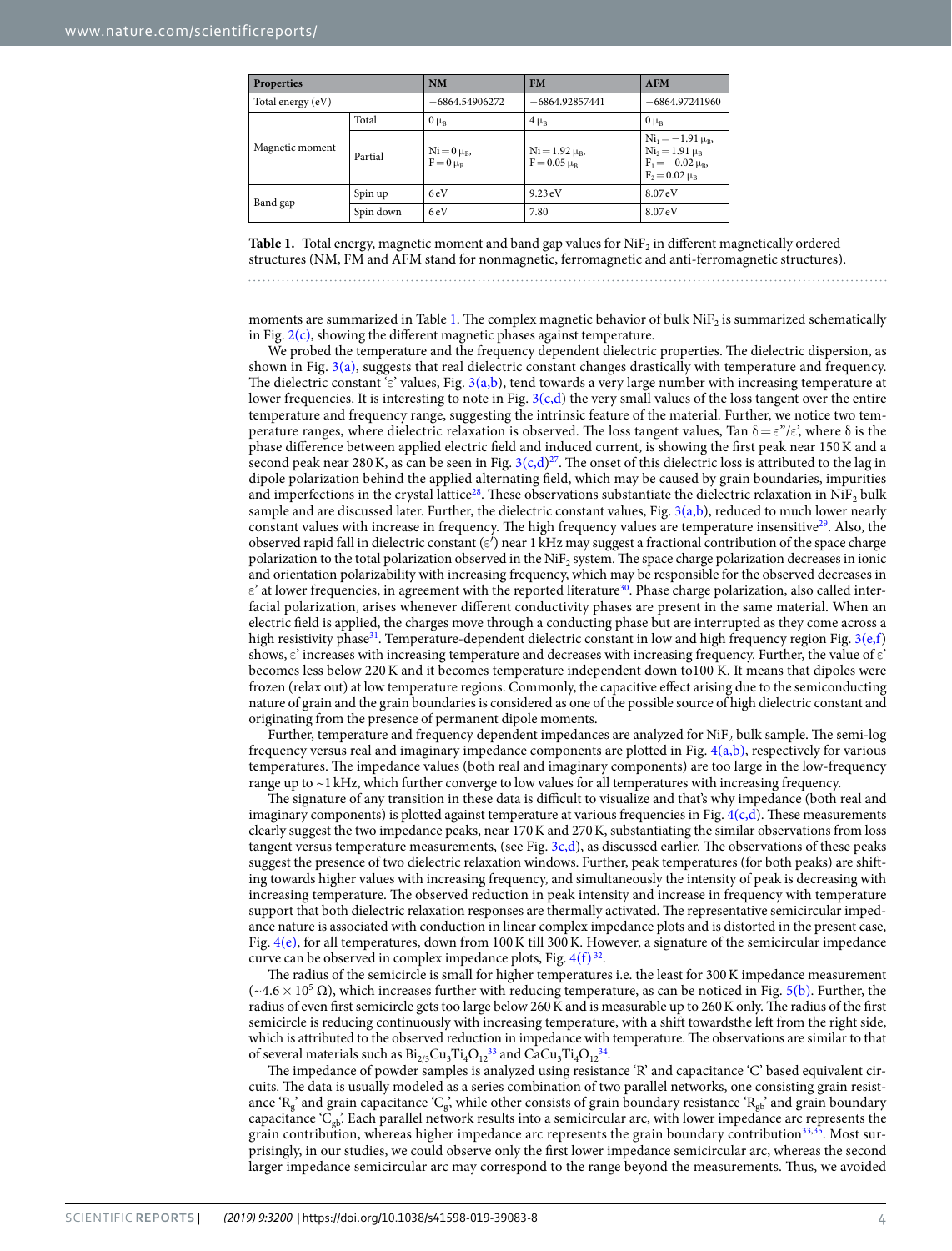

<span id="page-4-0"></span>**Figure 3.** (**a**) The real part of the dielectric constant versus frequency. (**b**) The imaginary part of the dielectric constant versus frequency. (**c**,**d**) The loss component of the dielectric response, expressed as Tan δ. (**e**,**f**) Temperature dependent dielectric constant is measured at low and higher frequency range from 100–300 K.



<span id="page-4-1"></span>**Figure 4.** Impedance spectra of NiF<sub>2</sub>. (a) Resistive (Real). (b) Reactive (Imaginary) Impedance Spectra. (c,**d**) Impedance of real and imaginary at different temperatures.  $(e, f)$  Complex impedance spectra of  $NiF<sub>2</sub>$  at different temperature.

simulating the impedance data using the grain and grain boundaries model. In addition, the distorted nature of relatively low impedance data hampers simulating the effective contributions from grain and grain boundaries. We extracted the temperature dependence of peak frequency for both temperature dependent relaxation processes and are summarized in Fig. [5\(a,b](#page-5-0)). The semi-logarithmic plots are used for frequency versus temperature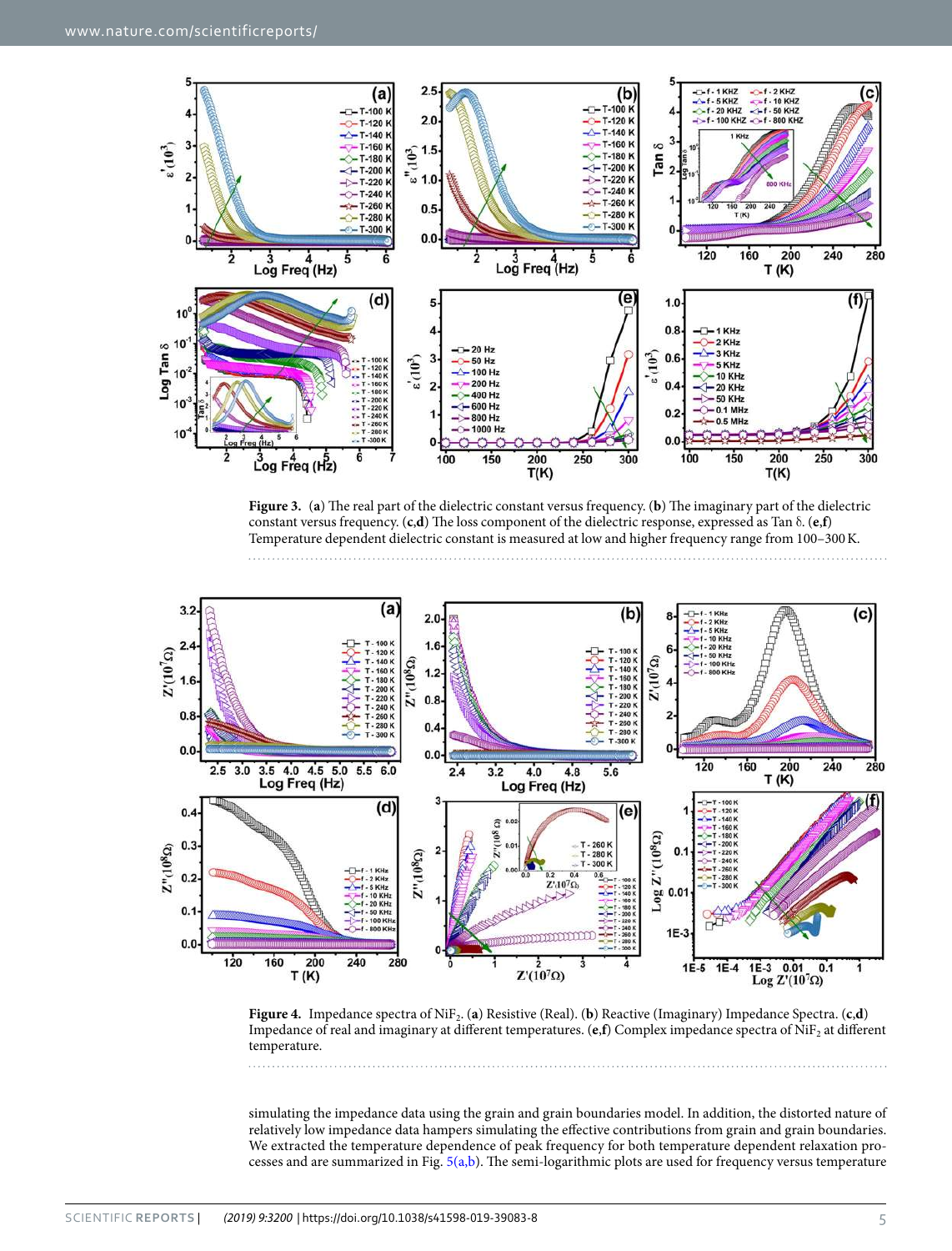

<span id="page-5-0"></span>**Figure 5.** (a,b) Activation energy of NiF<sub>2</sub> in the temperature range of  $130 \text{ K}$ –170 K and  $260 \text{ K}$ –300 K. (c,d) Frequency dependence of (**c**) Real (M′ versus Freq) (**d**) imaginary parts (M″ versus Freq) of electric modulus at different temperatures. (**e**) Dielectric constant and loss versus frequency with respective applied magnetic field and ( $f$ ) calculated magneto capacitance for the  $\mathrm{NiF_{2}}$  material at room temperature.

data to understand the relaxation process<sup>[36](#page-7-13)</sup>. These relaxation processes follow Arrhenius behavior as  $f=f_0$  exp  $(-E_a/k_B T)$ , where  $f_0$  is prefactor and  $E_a$  is the activation energy for thermal response and  $k_B$  is Boltzmann constant and T is the temperature in K. The straight line fit is shown in respective plots, Fig.  $5(a,b)$ . The activation energy values are 330.24 meV and 487.26 meV for low and high temperature relaxation processes, respectively.

The observed impedance peaks are relatively poor in complex impedance spectroscopy, attributed to the relatively smaller resistance grains with respect to that of grain boundaries in general for mixed impedance contribu-tion from both grain and grain boundaries<sup>[37](#page-7-14)</sup>. Considering the same, the electrical modulus  $M = M' + iM''$  $(=i\omega C_0 Z$ , where  $C_0$   $(=\varepsilon_0 A/d)$  is the equivalent sample cell capacitance in vacuum, A is the electrode area and d is the sample thickness, Z is impedance,  $\omega$  is angular frequency (=2*πf)*, M' and M'' are real and imaginary component of electrical modulus) is used to separate out the grain and grain boundary contributions in the effective dielectric properties<sup>[38](#page-7-15)</sup>. This approach is useful in understanding the microscopic origin of conduction/relaxation processes, activated in the system. The computed real and imaginary components of electrical modulus are plotted in Fig.  $5(c,d)$ . The frequency dispersion of the electrical modulus is large and both real as well as imaginary component exhibit strong frequency dependence. The frequency dependence is used to distinguish the contribution of grains and grain boundaries in effective dielectric values. Further, the observation of broad peaks in M″ and its variation is attributed to the non-uniform micro-structured grains in bulk sample, causing variations in local electronic conductivities and to the diffusive ionic motion in these grains. The variation of peak frequency with temperature provides the clear evidence for these effects. If peak frequency is decreasing with increasing temperature, grain boundary effect is contributing to the effective dielectric constant, whereas the reverse substantiates the grain effect contribution to the effective dielectric constant. More interestingly, we observed that peak frequency is increasing with increasing temperature, Fig. [5\(d\),](#page-5-0) suggesting the grain effect is dominating in the measured dielectric response for the investigated temperatures (up to 300 K in present studies). The clear peaks are observed for temperature 240 K and above, where peak frequency is increasing with increasing temperature. The peak of the maxima corresponds to  $2\pi f_{max} \tau = 1$  in M'' versus frequency measurements, where  $\tau$  is the response time and  $f_{max}$  is the peak frequency. The response time is about  $10 \mu s$  at 240 K temperature, which is substantially large which may be the main reason for not observing the clear peaks for low-temperature measurements. The peak frequency is reducing with temperature, suggesting that response time will increase from microseconds to milliseconds or seconds and causing the peak frequency to shift towards much lower frequency and that's why the lower temperature peak frequencies are not observed in the present measurements. The activation energy estimated from the response time versus temperature measurements is  $~620.63$  meV, which is slightly higher than that of 487.26 meV, estimated from the variation of the tangent loss versus frequency measurements, Fig. [3\(d\)](#page-4-0). The reason for the observed difference is attributed to the broader frequency peaks, posing difficulties in estimating the clear peak frequency. In spite of the different values, the large activation energy substantiates that the observed relaxation is intrinsic and grains are mainly contributing to the observed dielectric response in the NiF<sub>2</sub> bulk sample. Thus, these studies may provide a new materials system, where intrinsic grain effect is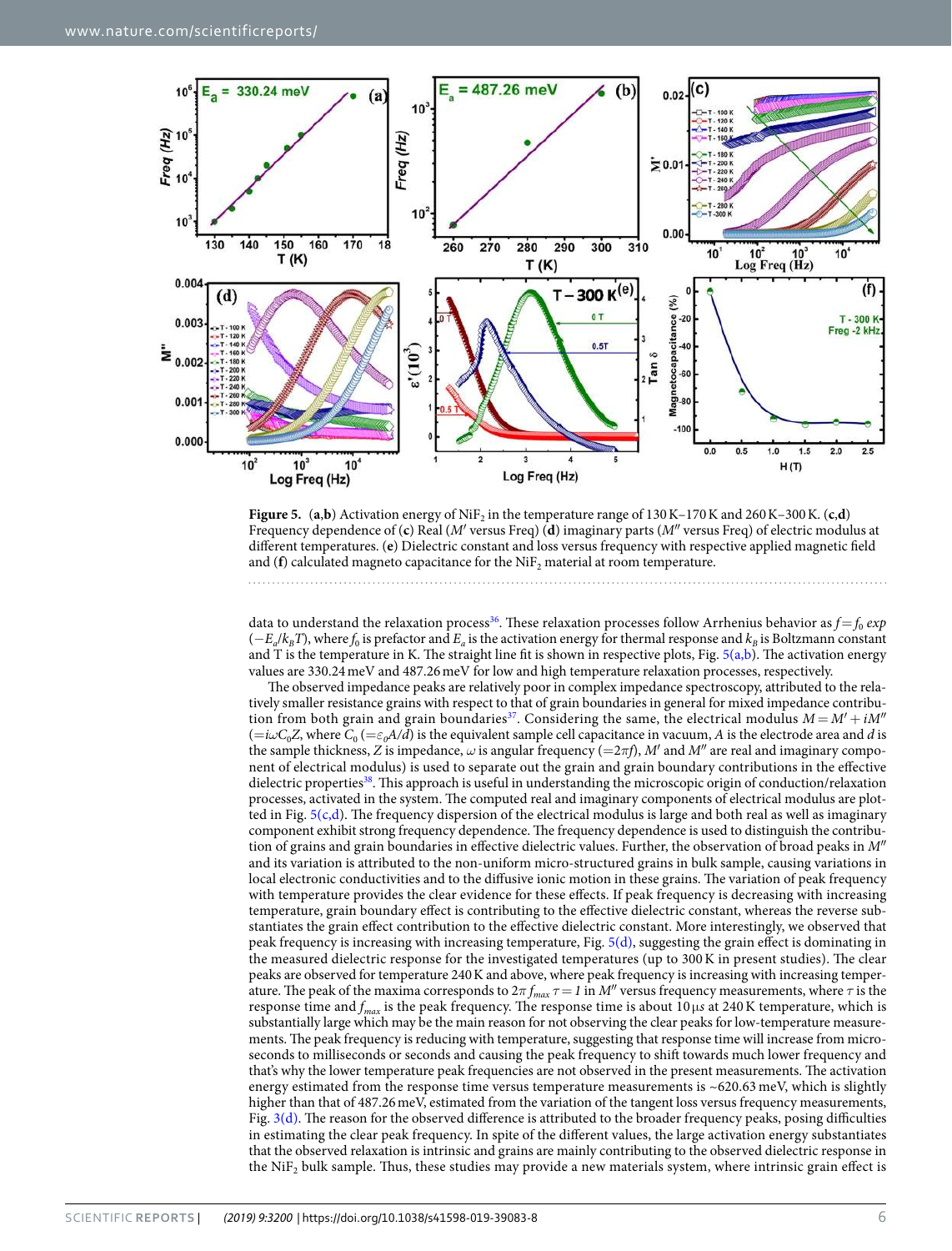responsible for the observed large dielectric response. Also, we find that the dielectric permittivity strongly depends on the applied magnetic field. In order to understand the origin of the charge and phase separation behavior, we carried out the studies of the effect of magnetic field on the frequency dependent dielectric proper-ties has shown in Fig. [5\(e,f](#page-5-0)). The frequency dependence of 'ε' in the NiF<sub>2</sub> at the external magnetic field 0 T and 0.5 T at the field cooling regime (FC) shown in Fig.  $5(e)$ . The magnetic dielectric constant and dielectric loss marginally decreased with respect to the applied magnetic field of 0.5 T at room temperature. In this condition, the magnetic field stimulates the occurrence of the homogeneous magnetic order. The magnetic field dependent magnetocapacitance is shown in Fig.  $5(f)$  up to 2.5 T magnetic fields. The magnetocapacitance behavior could be understood by the effect of magnetic field on the properties of the charge separation structure. The magnetic field decreases the magnetic ordering and the charge ordering<sup>[39](#page-7-16)[,40](#page-7-17)</sup> and leads to change the magnetocapacitance<sup>[41](#page-7-18)</sup>  $=\frac{\varepsilon'(B)-\varepsilon'(0)}{\varepsilon'(0)}\times$ *ε*  $MC$  (%)  $=\frac{\varepsilon'(B)-\varepsilon'(0)}{\varepsilon'(B)}\times 100$ . The increasing magnetic field led to the enhanced negative magnetocapacitance ′ (0) >90% is noticed in a field of 1 T at (2 kHz) at room temperature has shown in Fig. [5\(f\).](#page-5-0)

In summary, we have investigated the magnetic structure and dielectric response of the bulk tetragonal (P4 $_2$ ) mnm space group) compound NiF<sub>2</sub>, showing an AFM transition near T<sub>N</sub> = 68.5 K from high-temperature PM phase. This is followed by a weak signature of low-temperature FM transition near 10 K. A representative magnetic phase diagram against temperature is predicted and the low-temperature phase is termed as metastable FM state. Further, the canted spin of Ni atoms exhibit a weak FM signature superimposed on AFM state. More interestingly, a colossal dielectric response is observed with dielectric constant ~10<sup>3</sup> at about 20 Hz near room temperature. The frequency dependence measurement substantiates the intrinsic grain effect for observed such response. These studies demonstrate that the non-oxide NiF<sub>2</sub> is a promising multifunctional material, showing rich magnetic, dielectric and negative magnetocapacitance (>90%) properties. The observation is large magnetocapacitance is attributed to the non-homogeneous grain distributions in Ni $F_2$  bulk materials<sup>[42](#page-7-19)</sup>. We hope our data would incite others to look for such effects in other non-oxide systems.

#### **Methods and Characterization**

Commercial powder of NiF<sub>2</sub> (97% anhydrous) was obtained from Alfa Aesar. Phase identification of NiF<sub>2</sub> was carried out by powder XRD using a Smartlab, Rigaku X-ray diffractometer. The X-ray generator was operated at 40 kV and 30 mA. Diffraction data were collected by step scanning method over an angular range of 20–80° with a step range of 0.01°. The magnetization measurements were carried out using a PPMS-VSM (Model: 6000, Quantum Design, USA). For the dielectric measurements, the powder was pressed in a pelletizer under a pressure of 6 Ton using a 20 Ton hydraulic press. The resultant pellet has a thickness of 1.25 mm and 13 mm in diameter. For dielectric measurements, the conducting layer of silver was deposited on both the sides of the pellets to have better ohmic contacts. A programmable Precision LCR bridge (Key sight: E4980A) has been used to measure the dielectric properties in the frequency range from 20 Hz to 1 MHz from 300 K to 100 K. The density functional calculations are carried out for detailed structural, optical, electronic, and magnetic properties using anaugmented plane wave plus local orbitalsmethod, as implemented in Wien2K. The details are provided in supplementary information<sup>[43](#page-7-20)</sup>.

#### **References**

- <span id="page-6-0"></span>1. Yongli, S. et al. Origin of colossal dielectric permittivity of rutile Ti<sub>0.9</sub>In<sub>0.05</sub>Nb<sub>0.05</sub>O<sub>2</sub>: single crystal and polycrystalline. Sci. Rep. **6**, 21478 (2016).
- 2. Homes, C. C. et al. Oxide Optical Response of High-Dielectric-Constant Perovskite- Related. Sciences. **293**, 673–676 (2001).
- <span id="page-6-1"></span>3. Kai, C. et al. Investigation of Size Effect on the Giant Dielectric CaCu<sub>3</sub>Ti<sub>4</sub>O<sub>12</sub> Ceramic. Integrated Ferroelectrics. **67**(1), 13-23 (2004). 4. Luo, S. & Wang, K. Giant dielectric permittivity and magneto-capacitance effect in YBaCuFeO<sub>5</sub>. ScriptaMaterialia 146, 160-163
- <span id="page-6-2"></span>(2018). 5. Sebald, J. et al. Colossal dielectric constants: A common phenomenon in CaCu<sub>3</sub>Ti<sub>4</sub>O<sub>12</sub> related materials. Solid State Commun. **150**, 857 (2010).
- <span id="page-6-3"></span>6. Adams, T. B. et al. Giant Barrier Layer Capacitance Effects in CaCu<sub>3</sub>Ti<sub>4</sub>O<sub>12</sub>. Ceramics. Adv. Mater. **14**, 1321-1323 (2002).
- <span id="page-6-4"></span>7. Shanming Ke, T. et al. Origin of colossal dielectric response in  $(In + Nb)$  co-doped TiO<sub>2</sub> rutile ceramics: a potential electrothermal material. Sci. Rep. **7**, 10144 (2017).
- 8. Mandal, S. et al. Direct view at colossal permittivity in donor-acceptor (Nb, In) co-doped rutile TiO<sub>2</sub>. Applied physics letters 109(9), 092906 (2016).
- 9. Hu, W. et al. Electron-pinned defect-dipoles for high-performance colossal permittivity materials. Nature Materials **12**(9), 821–826 (2013).
- <span id="page-6-5"></span>10. Homes, C. C. et al. Doping of super dielectrics. Nature Materials **12**, 782–783 (2013).
- <span id="page-6-6"></span>11. Zhu, M. et al. Point-defect-induced colossal dielectric behavior in GaAs single crystals. RSC Adv. **7**, 26130–35 (2017).
- <span id="page-6-7"></span>12. Stout, J. W. & Reed, S. A. The Crystal Structure of MnF<sub>2</sub>, FeF<sub>2</sub>, CoF<sub>2</sub>, NiF<sub>2</sub>, and ZnF<sub>2</sub>. *J. Amer. Chem. Soc.* **76**, 5279 (1954).
- <span id="page-6-8"></span> 13. Erickson, R. A. Neutron Diffraction Studies of Antiferromagnetism in Manganous Fluoride and Some Isomorphous Compounds. Phys. Rev. B **90**, 779 (1953).
- <span id="page-6-9"></span>14. Yue-Li, S. et al. Electrochemical Impedance Spectroscopic Study of the Electronic and Ionic Transport Properties of NiF2/C Composites. Int. J. Electrochem. Sci. **6**, 3399–3415 (2011).
- <span id="page-6-10"></span>15. Kim, Y., Kim, S. & Choi, S. First-principles study of the change in the electronic properties of NiF<sub>2</sub> by the introduction of oxygen. Journal of Molecular Structure. **1054–1055**, 293–296 (2013).
- <span id="page-6-11"></span>16. Strempfer, J., Rutt, U. & Bayrakci, S. P. Magnetic properties of transition metal fluorides  $MF_2(M = Mn, Fe, Co, Ni)$  via high-energy photon diffraction. Phys. Rev. B **69**, 014417 (2004).
- <span id="page-6-12"></span>17. Moriya, T. Theory of Magnetism of NiF<sub>2</sub>. Phys. Rev. 117, 635-647 (1961).
- <span id="page-6-13"></span>18. Das, H., Kanungo, S. & Saha-Dasgupta, T. First-principles study of magnetoelastic effect in the difluoride compounds  $MF_2(M = Mn,$ Fe, Co, Ni). Phys. Rev. B **86**, 054422 (2012).
- <span id="page-6-14"></span>19. Bazhan, A. N. & Bazan, C. Weak ferromagnetism in CoF<sub>2</sub> and NiF<sub>2</sub>. Zh. Eksp. Teor. Fiz. 69, 1768-1781 (1975).
- <span id="page-6-15"></span>20. Paul, A. Fleury. Paramagnetic Spin Waves and Correlation Functions in NiF<sup>2</sup> . Phys. Rev. **180**, 591 (1969).
- <span id="page-6-16"></span> 21. Rodriguez-Carvajal, J. Fullprof: A Program for Rietveld Refinement and Pattern Matching Analysis. Abstract of the Satellite Meeting on Powder Diffraction of the XV Congress of the IUCr, Toulouse, France, p. 127 (1990).
- <span id="page-6-17"></span> 22. Rodriguez-Carvajal, J. Recent advances in magnetic structure determination by neutron powder diffraction. Physica B. **192**, 55–69 (1993).